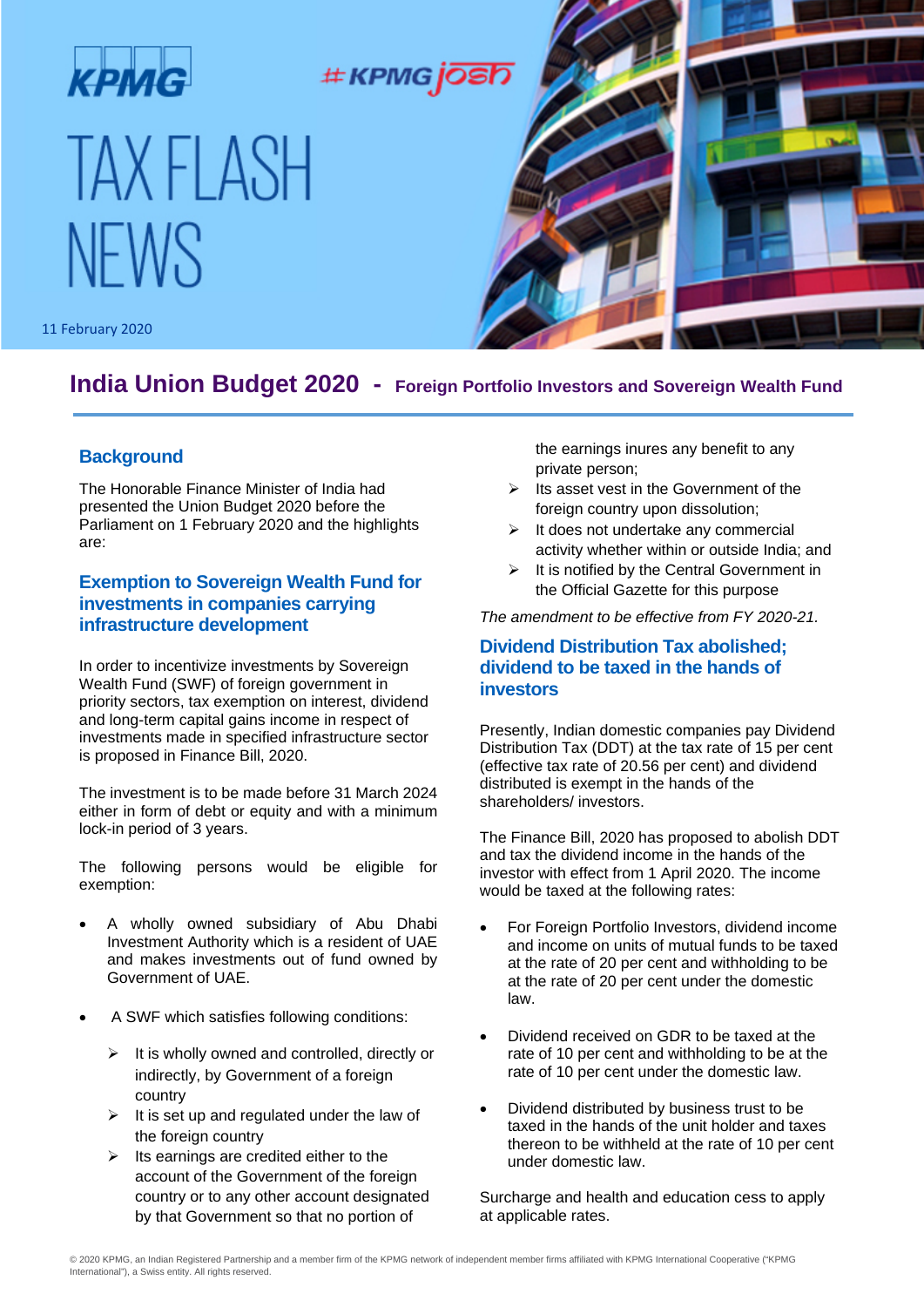Earlier, the foreign investors could not claim any tax credit of DDT paid by the company. Under the new regime, the foreign investor can avail tax treaty benefits subject to conditions provided in their respective double tax avoidance agreements (DTAA) with India. The rates as mentioned in the DTAA range from 5 per cent to 25 per cent.

Further, dividend stripping would not apply in case of short-term capital losses as dividend income will no longer be exempt from tax.

*The amendment to be effective from FY 2020-21*

### **Benefit of pass through status extended to unlisted business trust**

Benefit of pass through status extended to unlisted business Trusts. The existent tax provisions contain special taxation regime (comprising of tax pass through and reduced tax rates) for business trusts [Infrastructure Investment Trust (InvIT) and Real Estate Investment Trust (REIT)] listed in accordance with the respective Securities and Exchange Board of India (SEBI) regulations. It has now been proposed to extend the said special tax regime to unlisted business trusts.

*The amendment to be effective from FY 2020-21.* 

### **Indirect transfer to FPIs - alignment of exemption**

SEBI had notified SEBI (Foreign Portfolio Investor) Regulations, 2019 ['SEBI (FPI) Regulations, 2019'] on 23 September 2019 and re-characterized Category I, II and III FPIs under the SEBI (FPI) Regulation, 2014 to Category I and II FPIs under 2019 Regulations. Therefore, there was a need to align the indirect transfer provisions to factor the changes in FPI regulatory framework.

The Finance Bill, 2020 has proposed to exempt Category I FPIs registered under SEBI (FPI) Regulations, 2019 from applicability of indirect transfer provisions.

Further, it is proposed to grandfather exemptions with respect to investments made in Category I and Category II FPIs prior to repeal of SEBI (FPI) Regulations, 2014.

*The amendment to be effective from FY 2019-20*.

# **Exemption to non-residents from filing return of income**

Currently, non-residents, whose total income consists of only dividend or interest income on which tax is withheld at source, are exempt from furnishing Income-tax return.

The Finance Bill, 2020 proposes to extend this relief also to non-residents whose total income consists of only royalty or fees for technical services. However, the exemption from filing of return of income will apply only if tax has been withheld at the rates as prescribed under the domestic law.

In case any beneficial provision under the respective tax treaty is availed, then the nonresident would be required to file the return of income.

*The amendment to be effective from FY 2019-20*.

## **Modification in conditions for offshore funds exemption from business connection in India**

India tax law provides safe harbor rules for an offshore fund which can appoint an India based fund manager without being regarded to have business connection in India, if the offshore fund and India fund manager comply with certain conditions.

In this budget, the conditions qua an eligible Fund Manager have been modified as follows:

- For the purpose of calculating the aggregate participation or investment in the fund directly or indirectly by Indian residents to the extent of 5 per cent of the corpus of the funds, the contribution made by the eligible fund manager during the first three years of operations up to INR 25 crores shall not be accounted and
- The condition of monthly aggregate of the corpus of the fund not to be less than INR 100 crore for fund established or incorporated in the previous year to be fulfilled within 12 months from the last date of its establishment or incorporation as against the current period of 6 months.

*The amendment to be effective from FY 2019-20.*